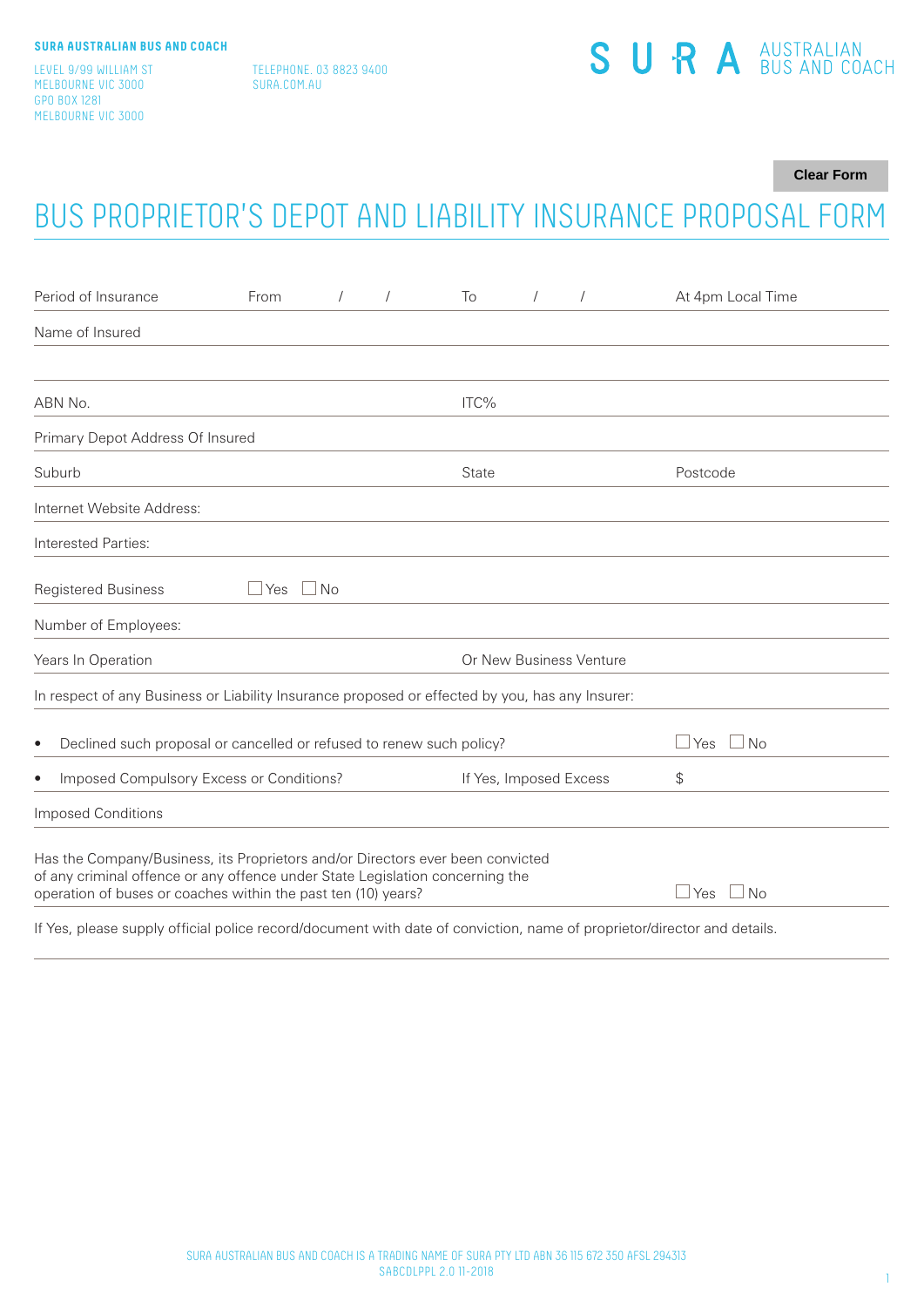#### **POLICY A - FIRE**

This section includes an automatic \$2,000 Cover for Compressor Breakdown. Should you require more than \$2,000 Cover refer to Policy H.

# **SITUATION 1 (PRIMARY)**

#### Address

|                                              |            |            |                                                              | State                           | Postcode                |
|----------------------------------------------|------------|------------|--------------------------------------------------------------|---------------------------------|-------------------------|
| Is this situation occupied?                  | $\Box$ Yes | $\Box$ No  |                                                              | Occupied As:                    |                         |
| Construction                                 |            |            |                                                              |                                 |                         |
| <b>External Walls</b>                        | Floor      |            |                                                              | Roof                            | Age                     |
|                                              |            |            |                                                              |                                 |                         |
| Smoke/Heat Detectors Installed               |            | $\Box$ Yes | $\Box$ No                                                    | Deadlocks                       | $\Box$ No<br>$\Box$ Yes |
| Fire Extinguishers                           |            | $\Box$ Yes | $\Box$ No                                                    | Fully Locked Perimeter Security | $\Box$ No<br>$\Box$ Yes |
| Fire Hoses                                   |            | $\Box$ Yes | $\Box$ No                                                    | Local Alarm                     | $\Box$ Yes<br>$\Box$ No |
| Connected To Town Water                      |            | $\Box$ Yes | $\Box$ No                                                    | 24hr Monitored Alarm            | $\Box$ Yes<br>$\Box$ No |
| National Trust or Heritage Listed            |            | $\Box$ Yes | $\Box$ No                                                    |                                 |                         |
|                                              |            |            |                                                              |                                 |                         |
| <b>Building</b>                              |            |            | Sum Insured<br>$\, \, \raisebox{12pt}{$\scriptstyle \circ$}$ |                                 |                         |
|                                              |            |            |                                                              |                                 |                         |
| Stock                                        |            |            | \$                                                           |                                 |                         |
| Contents                                     |            |            | \$                                                           |                                 |                         |
| Additional Removal Of Debris (over \$25,000) |            |            | \$                                                           |                                 |                         |
| Other                                        |            |            | \$                                                           |                                 |                         |
| <b>SITUATION 2</b>                           |            |            |                                                              |                                 |                         |
| Address                                      |            |            |                                                              |                                 |                         |
| Is this situation occupied?                  | $\Box$ Yes | $\Box$ No  |                                                              | Occupied As:                    |                         |
| Construction                                 |            |            |                                                              |                                 |                         |
| <b>External Walls</b>                        | Floor      |            |                                                              | Roof                            | Age                     |
|                                              |            |            |                                                              |                                 |                         |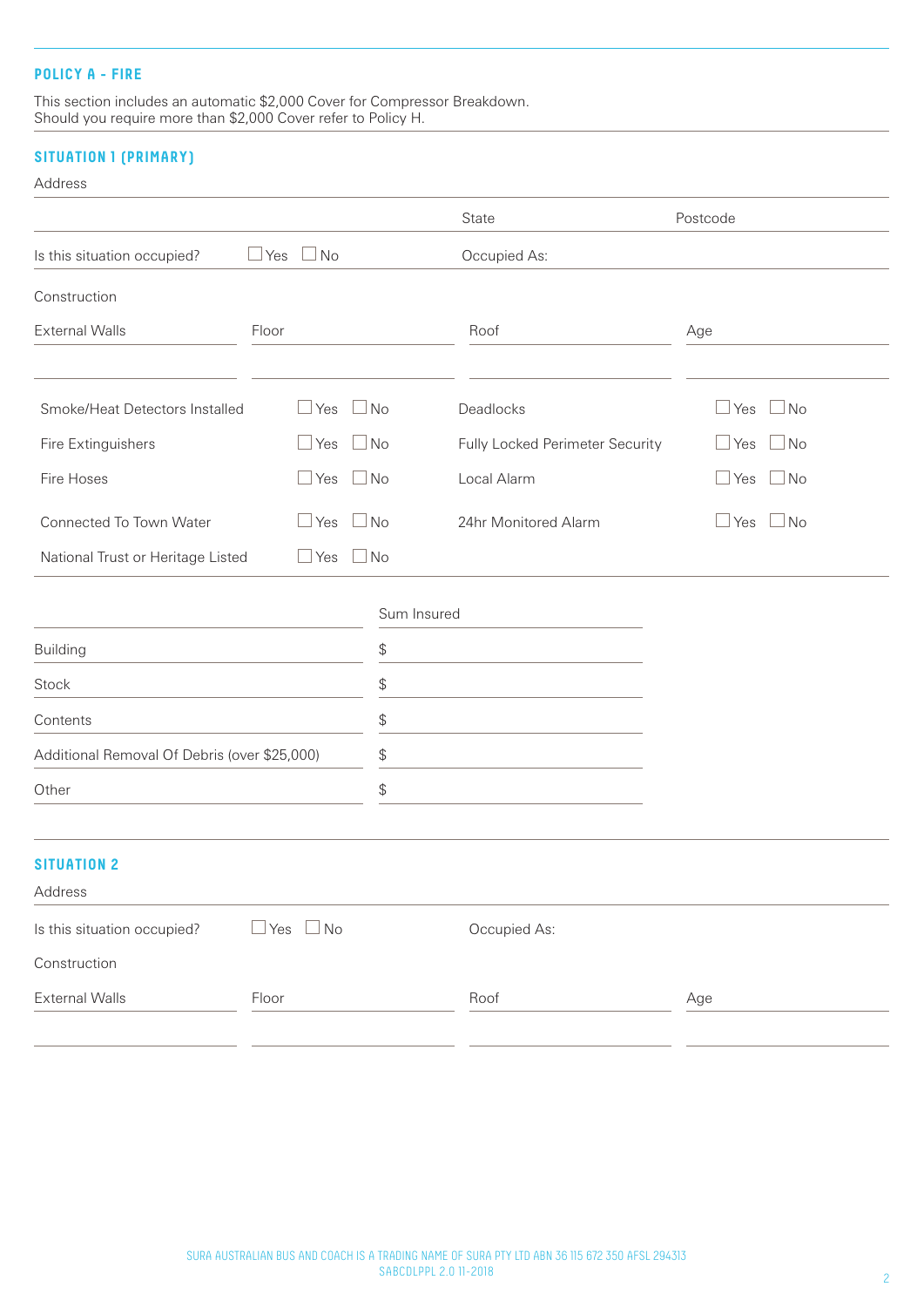| Smoke/Heat Detectors Installed               | $\Box$ Yes<br>$\Box$ No                       | Deadlocks                       | No<br>$\mathbin{\sqcup}$ Yes |
|----------------------------------------------|-----------------------------------------------|---------------------------------|------------------------------|
| Fire Extinguishers                           | $\Box$ No<br>$\Box$ Yes                       | Fully Locked Perimeter Security | $\Box$ No<br>$\Box$ Yes      |
| Fire Hoses                                   | $\Box$ Yes<br>$\Box$ No                       | Local Alarm                     | $\exists$ No<br>$\Box$ Yes   |
| Connected To Town Water                      | $\Box$ No<br>$\Box$ Yes                       | 24hr Monitored Alarm            | $\Box$ No<br>$\Box$ Yes      |
| National Trust or Heritage Listed            | $\Box$ Yes<br>$\Box$ No                       |                                 |                              |
|                                              |                                               |                                 |                              |
|                                              | Sum Insured                                   |                                 |                              |
| <b>Building</b>                              | \$                                            |                                 |                              |
| Stock                                        | \$                                            |                                 |                              |
| Contents                                     | \$                                            |                                 |                              |
| Additional Removal Of Debris (over \$25,000) | $\, \, \raisebox{12pt}{$\scriptstyle \circ$}$ |                                 |                              |
| Other                                        | \$                                            |                                 |                              |
|                                              |                                               |                                 |                              |
| <b>SITUATION 3</b><br>Address                |                                               |                                 |                              |
| Is this situation occupied?                  | $\Box$ No<br>Yes                              | Occupied As:                    |                              |
| Construction                                 |                                               |                                 |                              |
| <b>External Walls</b>                        | Floor                                         | Roof                            | Age                          |
|                                              |                                               |                                 |                              |
| Smoke/Heat Detectors Installed               | $\Box$ Yes $\Box$ No                          | Deadlocks                       | $\Box$ Yes $\Box$ No         |
| Fire Extinguishers                           | $\Box$ Yes<br>$\Box$ No                       | Fully Locked Perimeter Security | $\Box$ Yes<br>$\Box$ No      |
| Fire Hoses                                   | $\Box$ Yes $\Box$ No                          | Local Alarm                     | $\Box$ Yes<br>$\Box$ No      |
| Connected To Town Water                      | $\Box$ No<br>$\Box$ Yes                       | 24hr Monitored Alarm            | $\Box$ No<br>$\Box$ Yes      |
| National Trust or Heritage Listed            | $\Box$ No<br>$\Box$ Yes                       |                                 |                              |
|                                              |                                               |                                 |                              |
|                                              | Sum Insured                                   |                                 |                              |
| <b>Building</b>                              | \$                                            |                                 |                              |
| <b>Stock</b>                                 | \$                                            |                                 |                              |
| Contents                                     | $\, \, \raisebox{12pt}{$\scriptstyle \circ$}$ |                                 |                              |
|                                              |                                               |                                 |                              |
| Additional Removal Of Debris (over \$25,000) | $\, \, \raisebox{12pt}{$\scriptstyle \circ$}$ |                                 |                              |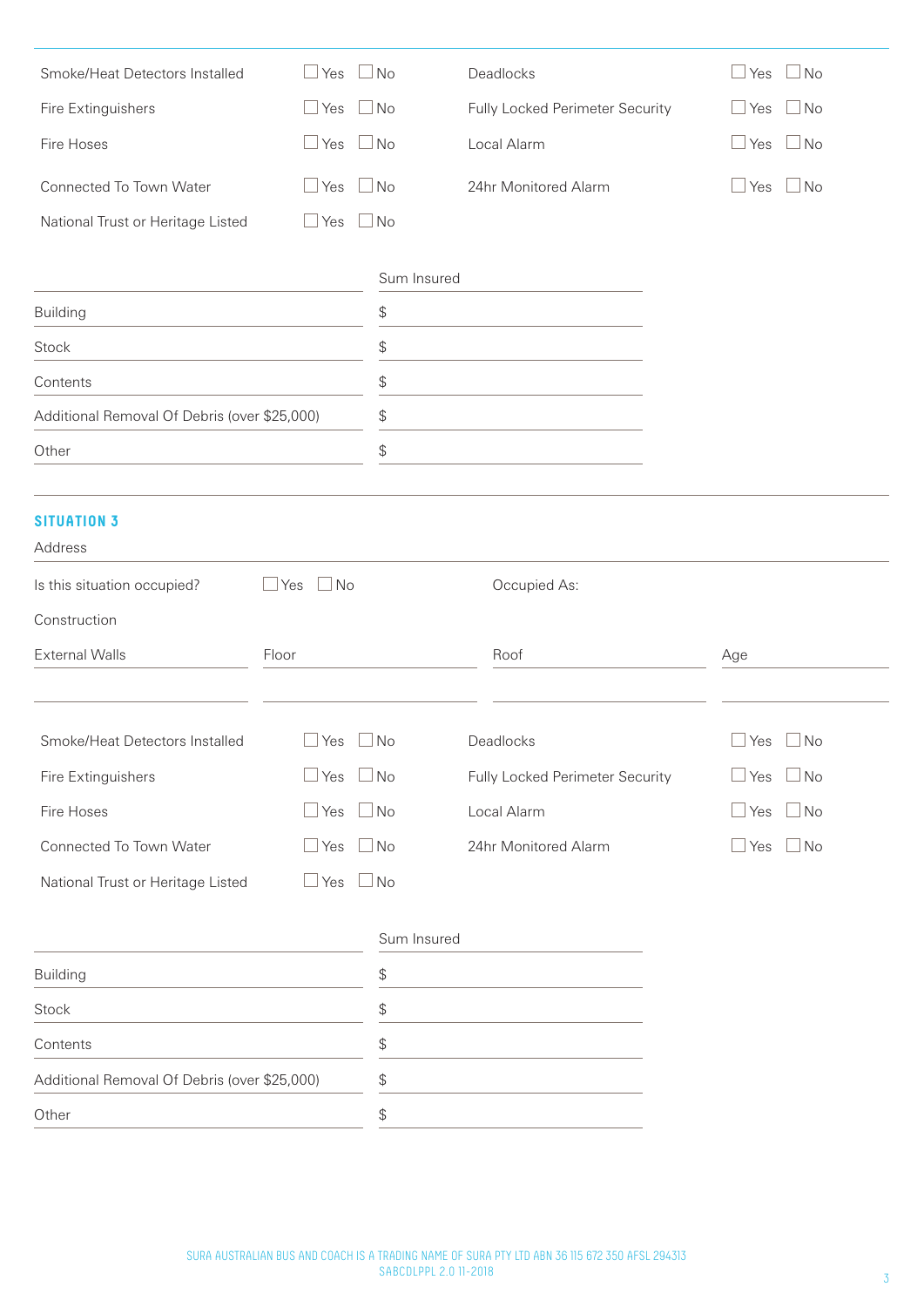## **SITUATION 4**

| Address                           |                           |                                 |                       |
|-----------------------------------|---------------------------|---------------------------------|-----------------------|
| Is this situation occupied?       | $\Box$ No<br>⊥Yes         | Occupied As:                    |                       |
| Construction                      |                           |                                 |                       |
| <b>External Walls</b>             | Floor                     | Roof                            | Age                   |
|                                   |                           |                                 |                       |
| Smoke/Heat Detectors Installed    | $\Box$ No<br>$\Box$ Yes   | Deadlocks                       | Yes $\Box$ No<br>L    |
| Fire Extinguishers                | $\Box$ No<br>$\Box$ Yes   | Fully Locked Perimeter Security | $\Box$ No<br>Yes<br>L |
| Fire Hoses                        | $\Box$ No<br>$\sqcup$ Yes | Local Alarm                     | $\Box$ No<br>Yes<br>L |
| Connected To Town Water           | $\Box$ No<br>$\Box$ Yes   | 24hr Monitored Alarm            | $\Box$ Yes $\Box$ No  |
| National Trust or Heritage Listed | $\Box$ No<br>$\Box$ Yes   |                                 |                       |
|                                   | Sum Insured               |                                 |                       |
| <b>Building</b>                   | \$                        |                                 |                       |
| Stock                             | \$                        |                                 |                       |
| Contents                          | $\mathfrak{L}$            |                                 |                       |

| Contents                                     |  |
|----------------------------------------------|--|
| Additional Removal Of Debris (over \$25,000) |  |
| Other                                        |  |
|                                              |  |

# **SITUATION 5**

| Address                     |          |              |          |
|-----------------------------|----------|--------------|----------|
|                             |          | State        | Postcode |
| Is this situation occupied? | ]Yes □No | Occupied As: |          |
| Construction                |          |              |          |
| <b>External Walls</b>       | Floor    | Roof         | Age      |
|                             |          |              |          |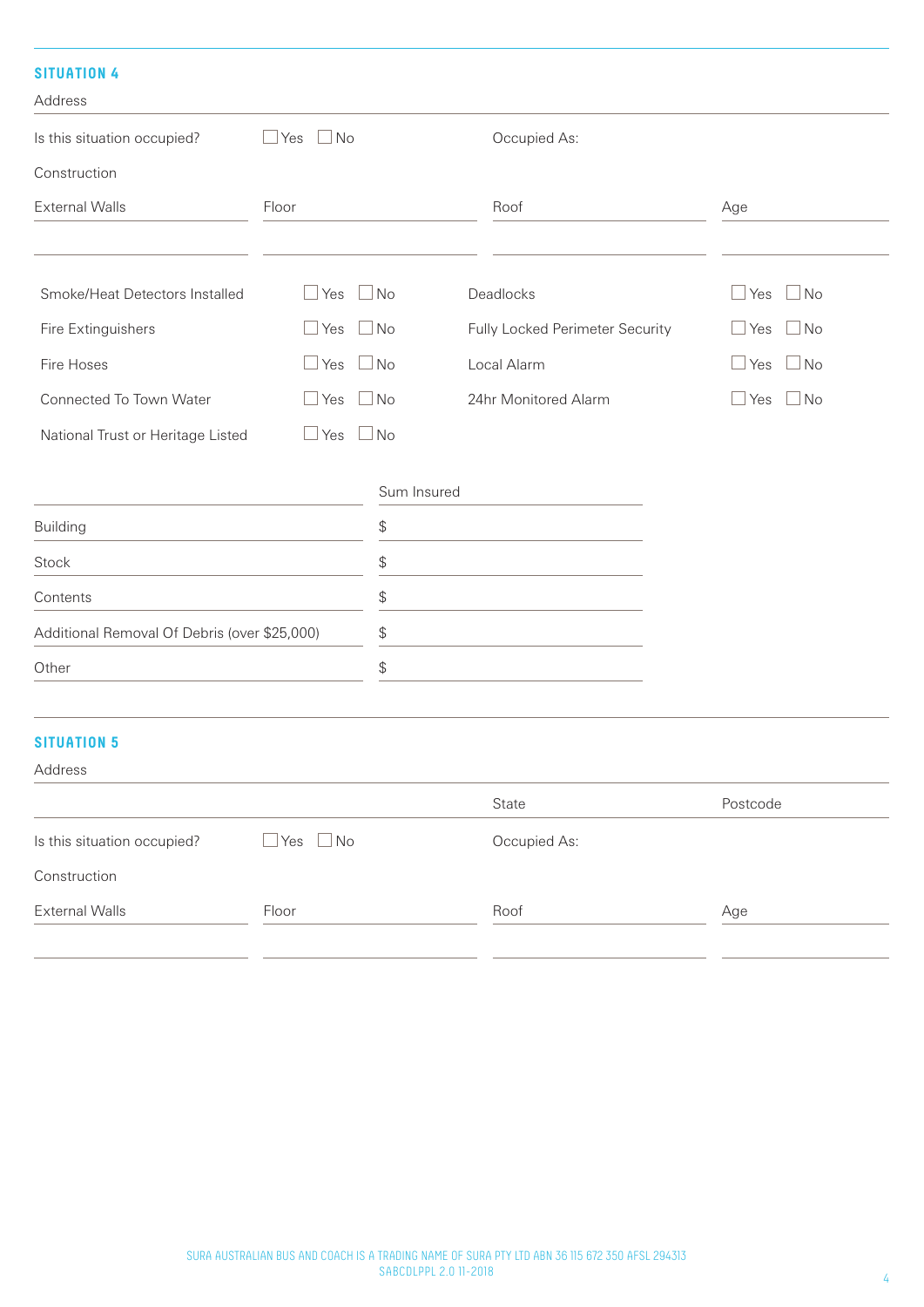| $\Box$ Yes $\Box$ No<br>Smoke/Heat Detectors Installed |                         |             | Deadlocks                       | Yes          | l No |
|--------------------------------------------------------|-------------------------|-------------|---------------------------------|--------------|------|
| $\Box$ Yes<br>$\Box$ No<br>Fire Extinguishers          |                         |             | Fully Locked Perimeter Security | Yes          | l No |
| Fire Hoses                                             | $\Box$ Yes<br>$\Box$ No |             | Local Alarm                     | Yes          | No   |
| <b>Connected To Town Water</b>                         | $\Box$ Yes $\Box$ No    |             | 24hr Monitored Alarm            | $\sqcup$ Yes | l No |
| National Trust or Heritage Listed                      | $\Box$ Yes $\Box$ No    |             |                                 |              |      |
|                                                        |                         | Sum Insured |                                 |              |      |
| <b>Building</b>                                        |                         | \$          |                                 |              |      |
| Stock                                                  |                         | \$          |                                 |              |      |
| Contents                                               |                         | \$          |                                 |              |      |
| Additional Removal Of Debris (over \$25,000)           | \$                      |             |                                 |              |      |
| Other                                                  | \$                      |             |                                 |              |      |
|                                                        |                         |             |                                 |              |      |

#### **POLICY B - CONSEQUENTIAL LOSS**

INDEMNITY PERIOD Twelve Months

Eighteen Months Sum Insured Increase cost of working  $\$\$ Wages  $\qquad \qquad \text{\$}$ Trading Profit \$ Loss of Rent  $\$\$ Accountant Fees in

preparation of a claim \$

**POLICY C - THEFT**

|                   | Sum Insured |
|-------------------|-------------|
| Contents          |             |
| Stock/Spare Parts |             |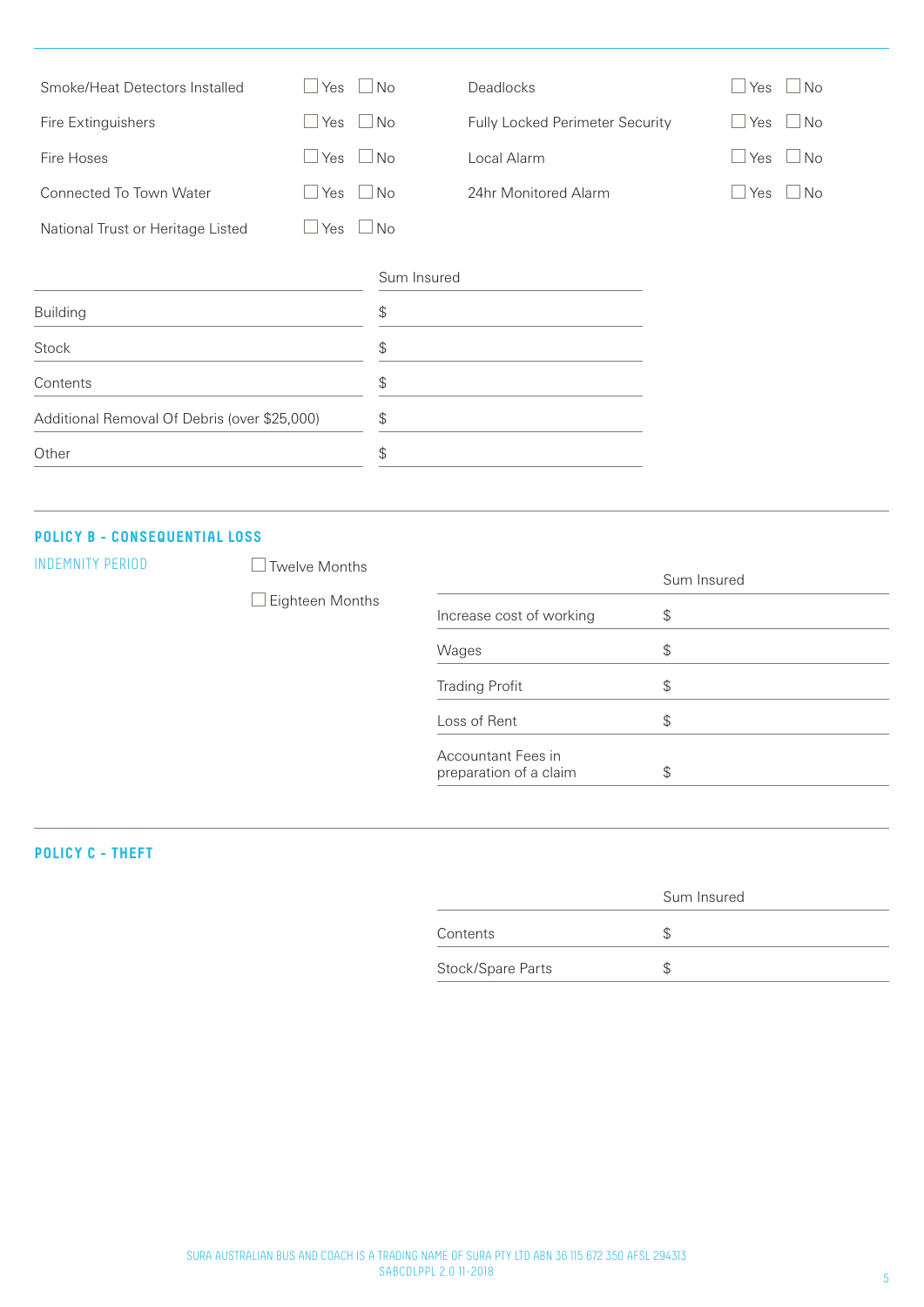|                                                                               |                                           | Sum Insured                                   |
|-------------------------------------------------------------------------------|-------------------------------------------|-----------------------------------------------|
|                                                                               | Money in Transit                          | \$                                            |
|                                                                               | Money in Residence                        | \$                                            |
|                                                                               | Money in Drivers Care/<br>Custody/Control | \$                                            |
|                                                                               | During Business Hours                     | \$                                            |
|                                                                               | <b>Outside Business Hours</b>             | \$                                            |
|                                                                               | In Safe or Strong Room                    | \$                                            |
|                                                                               | Damage to Safe or Strong Room             | \$                                            |
| <b>POLICY E - GLASS</b>                                                       |                                           |                                               |
| Internal/External Fixed Glass<br>$\Box$ No<br>$\Box$ Yes                      | Replacement Value                         | \$                                            |
| POLICY F - LEGAL LIABILITY                                                    |                                           |                                               |
| \$<br><b>Estimated Turnover</b>                                               | Limit Of Liability Required               | \$                                            |
| No. Of Persons Engaged In Business                                            | <b>Estimated Wage Roll</b>                | \$                                            |
| No. Of Buses/Coaches/Ancillary Vehicles                                       |                                           |                                               |
| Are Contractors/Labour Hire Used                                              | $\Box$ Yes<br>$\Box$ No                   |                                               |
| \$<br><b>Estimated Payments</b>                                               |                                           |                                               |
| Details                                                                       |                                           |                                               |
| Is Third Party Mechanical Work Carried Out At Your Premises?                  |                                           | $\Box$ Yes $\Box$ No                          |
| Turnover Derived From Third Party Mechanical Work                             |                                           | $\, \, \raisebox{12pt}{$\scriptstyle \circ$}$ |
| Are there any activities performed other than the transporting of passengers? |                                           | $\mathbf{\perp}$ Yes<br>⊿No                   |
| If Yes, please provide details:                                               |                                           |                                               |
|                                                                               |                                           |                                               |
| Does your client sell or promote any products?                                |                                           | <u> </u> Yes<br>l No                          |
| If Yes, please provide details:                                               |                                           |                                               |
|                                                                               |                                           |                                               |
|                                                                               |                                           |                                               |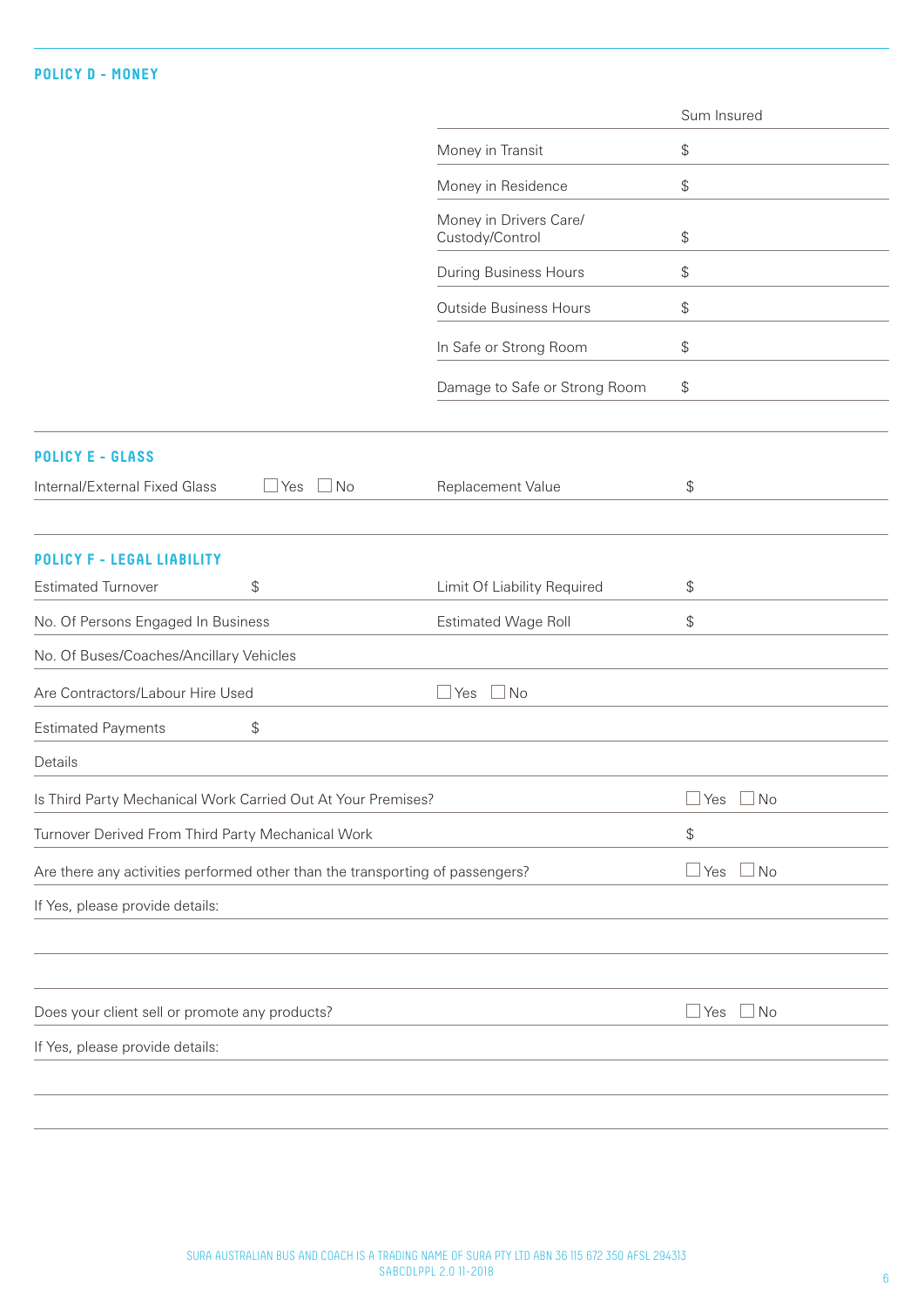| Does your client assume any liability or waive their rights under |                      |  |
|-------------------------------------------------------------------|----------------------|--|
| any contract or agreement?                                        | $\Box$ Yes $\Box$ No |  |

| $\overline{\phantom{0}}$<br>--<br>$\sim$<br>×<br>۰. | Nn |
|-----------------------------------------------------|----|
|-----------------------------------------------------|----|

If Yes, please provide details:

|                                  | The Business - Vehicle Purpose: (Must equal 100%)                                               |                              |               |                                                                                                                     |  |  |
|----------------------------------|-------------------------------------------------------------------------------------------------|------------------------------|---------------|---------------------------------------------------------------------------------------------------------------------|--|--|
| $\frac{0}{0}$                    | Self/Drive Hire                                                                                 |                              | $\frac{0}{0}$ | Airport, Hotel, Motel Transfers                                                                                     |  |  |
| $\frac{0}{0}$                    | School Bus Only                                                                                 |                              |               | <b>Community Services</b>                                                                                           |  |  |
| $\frac{0}{0}$                    | School Bus and Local Charter                                                                    |                              |               | <b>Route Services</b>                                                                                               |  |  |
| $\frac{0}{0}$                    | General Charter                                                                                 |                              | $\frac{0}{0}$ | Hospitality Industry                                                                                                |  |  |
| $\frac{0}{0}$                    | General Charter/Interstate Tours                                                                |                              | $\frac{0}{0}$ | Private                                                                                                             |  |  |
| $\frac{0}{0}$                    | Mine To Accommodation Transfers Only                                                            |                              | $\frac{0}{0}$ | Mine To Airport, Hotel Motel Transfers Only                                                                         |  |  |
|                                  |                                                                                                 |                              |               | Please advise details of previous claims, uninsured claims or reportable incidences within the last seven (7) years |  |  |
| Year                             | Paid \$                                                                                         | Outstanding \$               | Details       |                                                                                                                     |  |  |
|                                  |                                                                                                 |                              |               |                                                                                                                     |  |  |
|                                  |                                                                                                 |                              |               |                                                                                                                     |  |  |
|                                  |                                                                                                 |                              |               |                                                                                                                     |  |  |
|                                  |                                                                                                 |                              |               |                                                                                                                     |  |  |
|                                  | Does your business carry out, operate or organise any of the following activities listed below? |                              |               |                                                                                                                     |  |  |
|                                  | $\Box$ Off the beaten track camping                                                             | $\sqrt{4 \times 4}$ off road |               | Aerial Activities                                                                                                   |  |  |
| $\Box$ Bush walking tours        |                                                                                                 | Beach buggies                |               | Corporate Games                                                                                                     |  |  |
| Mountain climbing                |                                                                                                 | Horse riding                 |               | $\exists$ Paintballing                                                                                              |  |  |
| $\Box$ Canoeing/Kayaking/Rafting |                                                                                                 | Abseiling                    |               | $\Box$ Mountain Biking                                                                                              |  |  |
| Skiing/Snowboarding              |                                                                                                 | Caving                       |               | $\Box$ Diving                                                                                                       |  |  |
| $\Box$ Fishing Trips             |                                                                                                 | Hunting                      |               | $\Box$ If not listed please specify                                                                                 |  |  |
|                                  | $\Box$ Other nautical sports/activities                                                         | $\Box$ Motor cycling         |               |                                                                                                                     |  |  |
|                                  |                                                                                                 |                              |               |                                                                                                                     |  |  |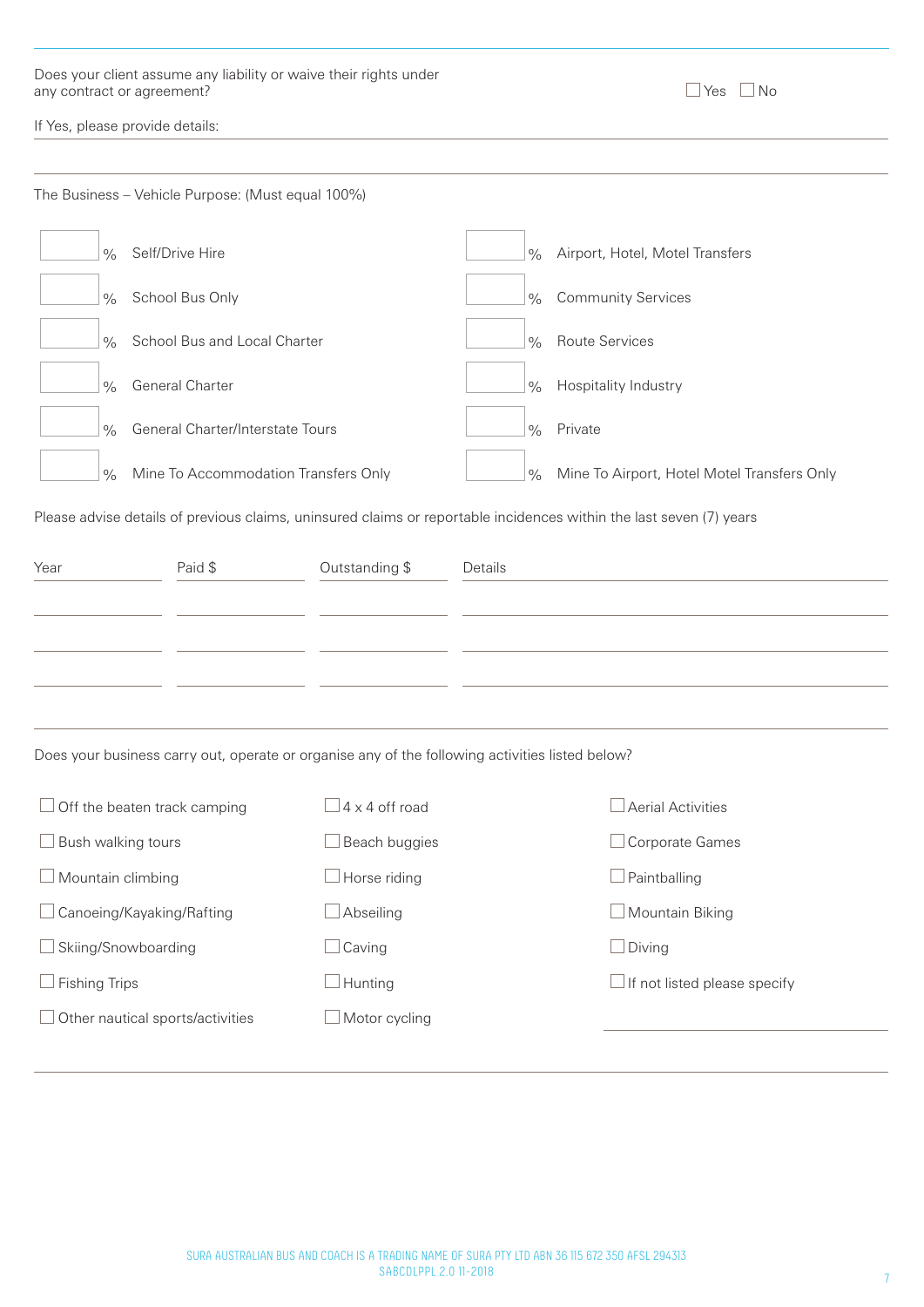# **POLICY F(A) – TOUR CANCELLATION AND ABANDONMENT**

|                                                                                                                                                                       | <b>FULICI I [N] - IOUR CHNCLLLMIIUN MND MDMNDUNIILNI</b>         |          |                           |            |  |
|-----------------------------------------------------------------------------------------------------------------------------------------------------------------------|------------------------------------------------------------------|----------|---------------------------|------------|--|
| Do you run extended (i.e. involving overnight stays) tours?                                                                                                           |                                                                  |          | $\sqcup$ Yes<br>$\Box$ No |            |  |
| If Yes, how many tours do you operate each year?<br>What is the average duration of these tours?<br>What is the average number of passengers that you carry per tour? |                                                                  |          |                           | Tours      |  |
|                                                                                                                                                                       |                                                                  |          |                           | Days       |  |
|                                                                                                                                                                       |                                                                  |          |                           | Passengers |  |
| Sum Insured any one event $(\checkmark)$                                                                                                                              |                                                                  |          |                           |            |  |
| $\Box$ \$10,000                                                                                                                                                       | \$20,000                                                         | \$50,000 |                           |            |  |
| $\Box$ Other Sum Insured (specify) \$                                                                                                                                 |                                                                  |          |                           |            |  |
| Questions relating specifically to Policy F(a)                                                                                                                        |                                                                  |          |                           |            |  |
| In the past five years                                                                                                                                                |                                                                  |          |                           |            |  |
| Have you had to abandon any tours?                                                                                                                                    |                                                                  |          | $\Box$ Yes<br>$\Box$ No   |            |  |
| If Yes, please supply details:                                                                                                                                        |                                                                  |          |                           |            |  |
|                                                                                                                                                                       |                                                                  |          |                           |            |  |
| <b>POLICY F(B) - TRAUMA COUNSELLING</b>                                                                                                                               |                                                                  |          |                           |            |  |
| Number of Buses/Coaches in your fleet                                                                                                                                 |                                                                  |          |                           |            |  |
| Do you do - School Services?                                                                                                                                          |                                                                  |          | $\Box$ Yes<br>$\Box$ No   |            |  |
|                                                                                                                                                                       | Do you do - Local Charter/Day Tours within your State/Territory? |          | $\Box$ Yes<br>∃No         |            |  |
| Do you do - Overnight and/or Interstate Trips?                                                                                                                        |                                                                  |          | $\Box$ Yes $\Box$ No      |            |  |

This policy is restricted to \$10,000 per event with an annual aggregate Policy limit of \$20,000 and a Limit of \$1,500 per individual person.º

## **POLICY G – GENERAL PROPERTY**

|                              | Sum Insured |
|------------------------------|-------------|
| Tools and Equipment of Trade |             |
| Other                        |             |
|                              |             |

Please specify "Other" items (if any)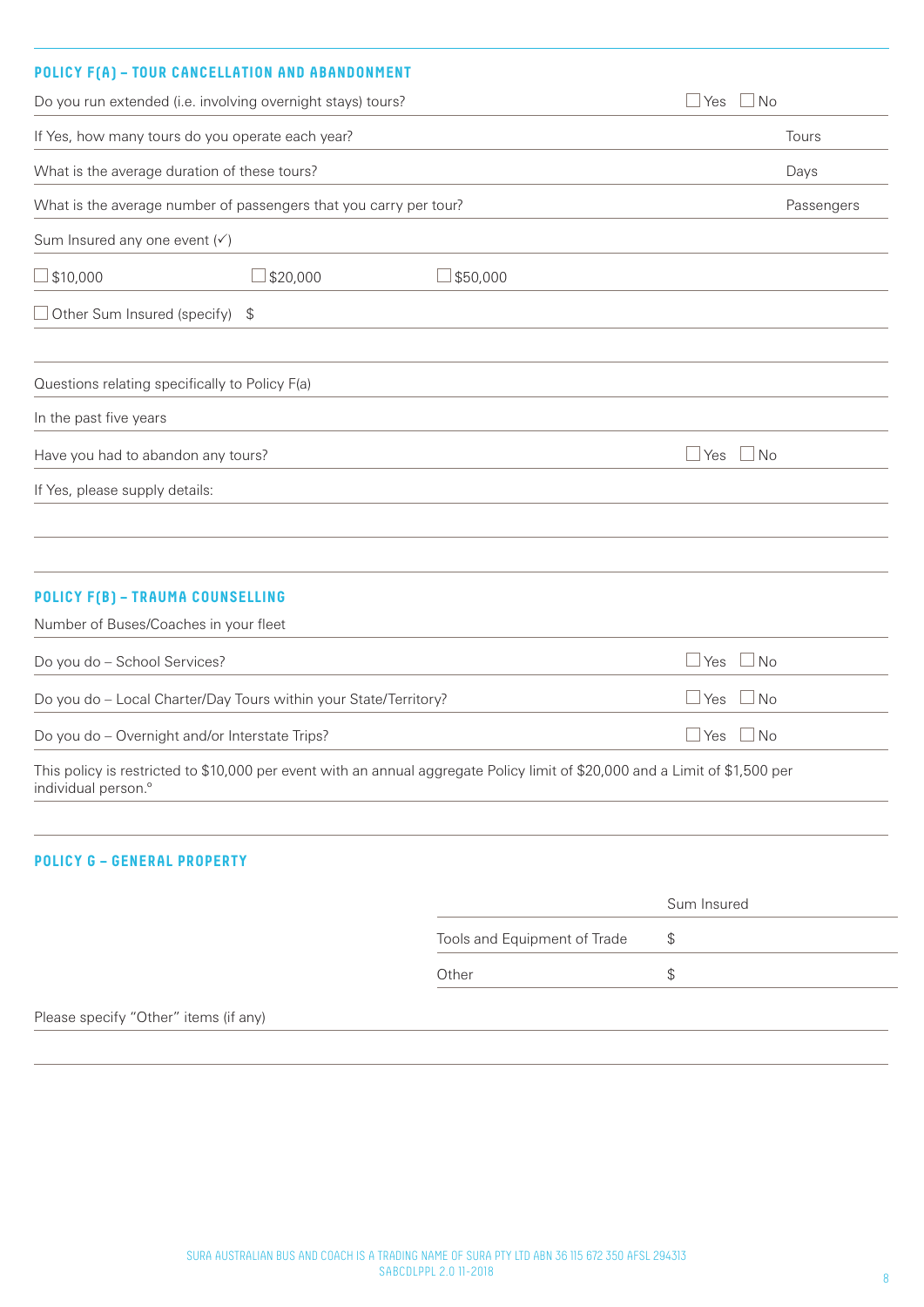# **POLICY H – SECTION A**

MACHINERY INSURANCE

Specified Items Cover

Please nominate below details of specified items and their replacement value

|                                           | No. Of Units | Sum Insured |
|-------------------------------------------|--------------|-------------|
| Air Receivers/Compressors (Less than 5HP) |              | \$          |
| Air Receivers/Compressors (More than 5HP) |              | \$          |
| Air Conditioners (Less than 5HP)          |              | \$          |
| Air Conditioners (More than 5HP)          |              | \$          |
| Hoists and Workshop Cranes                |              | \$          |
| <b>Total Sum Insured</b>                  |              | \$          |
|                                           |              |             |

# **POLICY H – SECTION B**

#### ELECTRONIC EQUIPMENT INSURANCE

Cover: Comprises Insured Damage caused by vibration, power surge, low voltage, mechanical, electrical or electronic breakdown.

- For equipment less than 6 years of age, please state the replacement value
- For equipment 6 years of age and over, please state the current actual value

| Item No. | Year Of Commissioning                        | Make, Model/Type, Serial No.,<br>Description Of Equipment | Sum Insured |
|----------|----------------------------------------------|-----------------------------------------------------------|-------------|
|          |                                              |                                                           |             |
|          |                                              |                                                           |             |
|          |                                              |                                                           |             |
|          |                                              |                                                           |             |
|          |                                              |                                                           |             |
|          |                                              |                                                           |             |
|          | If space is insufficient, please attach list | <b>Total Sum Insured</b>                                  |             |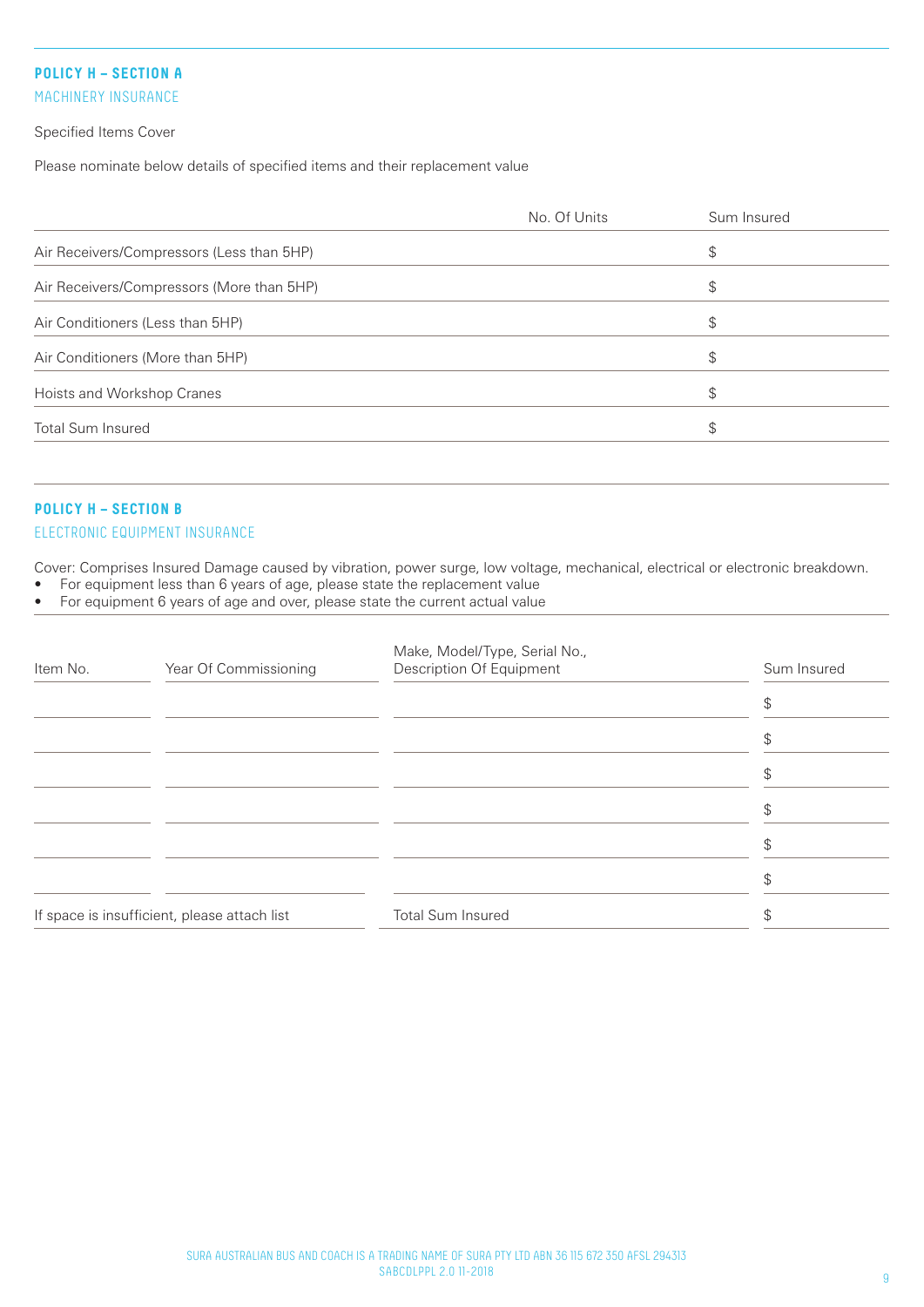#### **POLICY I – LAND TRANSIT (FULL COVER) PASSENGERS BAGGAGE AND FREIGHT**

# A. PASSENGER BAGGAGE

Please Select Limit Required

| Aggregate Limit                                                                                                                                                                                          |               | Limit Each Vehicle Or Limit Each Bag |    |                         |
|----------------------------------------------------------------------------------------------------------------------------------------------------------------------------------------------------------|---------------|--------------------------------------|----|-------------------------|
| \$                                                                                                                                                                                                       | \$            |                                      | \$ |                         |
| What percentage of the trips would be:                                                                                                                                                                   |               |                                      |    |                         |
| a) Over sealed roads?                                                                                                                                                                                    | $\frac{0}{0}$ | b) Unsealed roads?                   |    | $\frac{0}{0}$           |
| In the past three (3) years has any passenger or freight consignor,<br>made a claim against you for loss or damage to their baggage or freight?<br>$\Box$ No<br>l Yes<br>If Yes, please provide details: |               |                                      |    |                         |
| <b>B. FREIGHT</b>                                                                                                                                                                                        |               |                                      |    |                         |
| Do you carry freight?                                                                                                                                                                                    |               |                                      |    | $\Box$ Yes<br>$\Box$ No |
| If Yes, please provide a copy of your Current Consignment Note.                                                                                                                                          |               |                                      |    |                         |
| What is the average number of freight items carried on each trip?                                                                                                                                        |               |                                      |    | Items                   |
| Freight Sum Insured any one Loss/Event                                                                                                                                                                   |               |                                      |    | \$                      |
| Freight Sum Insured any one Item                                                                                                                                                                         |               |                                      |    | \$                      |

Note: Explosives, combustible materials and precious metals are excluded under the freight cover.

# **POLICY J – FIDELITY GUARANTEE (EMPLOYEE FRAUD)**

| Option A - Blanket Cover All Employees |                | $\Box$ No<br>Yes    |                                               |
|----------------------------------------|----------------|---------------------|-----------------------------------------------|
| Number of Employees                    |                | Limit Per Employees | \$                                            |
| Overall Limit                          | \$             |                     |                                               |
| Option B - Specified Employees         |                |                     | $\Box$ Yes $\Box$ No                          |
| Name                                   | Position/Title | Length Of Service   | Limit                                         |
|                                        |                |                     | $\, \, \raisebox{12pt}{$\scriptstyle \circ$}$ |
|                                        |                |                     | \$                                            |
|                                        |                |                     | \$                                            |
|                                        |                |                     | \$                                            |
|                                        |                |                     | \$                                            |
|                                        |                |                     | \$                                            |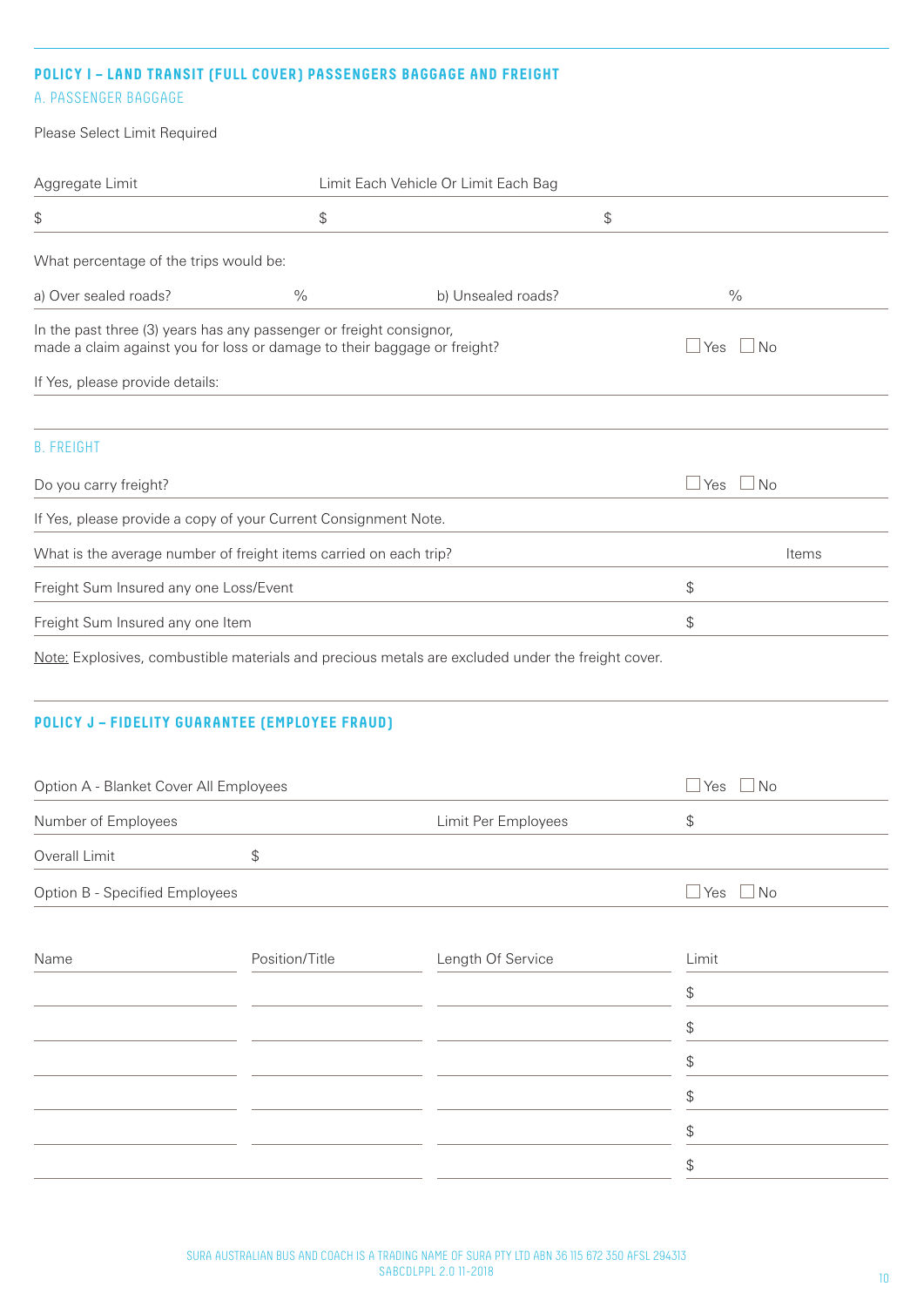| During the past five years has any employee committed any act of fraud or dishonesty, or has your<br>auditor reported any serious defects in your control procedures?<br>$\overline{\mathsf{No}}$<br>Yes. |                |                                |  |  |
|-----------------------------------------------------------------------------------------------------------------------------------------------------------------------------------------------------------|----------------|--------------------------------|--|--|
| If Yes, please provide details:                                                                                                                                                                           |                |                                |  |  |
|                                                                                                                                                                                                           |                |                                |  |  |
| Are you a member of a State Association? Please indicate which one from the list below:                                                                                                                   |                |                                |  |  |
| $VIC - BusVIC$                                                                                                                                                                                            | $S_A - SARIIS$ | TAS – Tasmania Bus Association |  |  |
| NSW - BusNSW                                                                                                                                                                                              | WA - BCAWA     | $\vert$ QLD – QBIC             |  |  |

#### Association Member No.

This policy includes an automatic \$1,000 cover any one bag or parcel and up to \$10,000 any one bus/coach for your liability for Passenger Baggage.

 $\Box$ SA – BCASA  $\Box$ WA – WARTA  $\Box$ Other

#### **IMPORTANT NOTICES**

The information you provide in this document and through any other documentation, either directly or through your insurance broker, will be relied upon by the insurers to decide whether or not to accept your insurance as proposed and if so, on what terms.

Every question must be answered fully, truthfully and accurately. If space is insufficient for your answer, please use additional sheets, sign and date each one and attach them to this document.

If you do not understand or if you have any questions regarding any matter in this document, including these Important Notices, please contact us or your insurance broker before signing the Declaration at the end of this document.

**Unless we have confirmed in writing that temporary cover has been arranged, no insurance is in force until the risk proposed has been accepted in writing by us and you have paid or agreed to pay the premium.**

#### **AGENT OF THE INSURERS**

SURA Australian Bus and Coach acts as an agent of the Insurer and not as your agent when issuing insurance policies, dealing with or settling any claims. This is an important document please read it carefully.

#### **DUTY OF DISCLOSURE**

Before you enter into an insurance contract, you have a duty to tell us anything that you know, or could reasonably be expected to know, that may affect our decision to insure you and on what terms.

You have this duty until we agree to insure you.

You have the same duty before you renew, extend, vary or reinstate an insurance contract.If anything changes between when the answers are provided to us or disclosures are made and the Relevant Time, you need to tell us. Your duty however does not require disclosure of matters that:

You do not need to tell us anything that:

- reduces the risk we insure you for;
- or is common knowledge;
- or we know or should know as an insurer;
- or we waive your duty to tell us about.

**If you do not tell us something:**

If you do not tell us anything you are required to tell us, we may cancel your contract or reduce the amount we will pay you if you make a claim, or both.

If your failure to tell us is fraudulent, we may refuse to pay a claim and treat the contract as if it never existed.